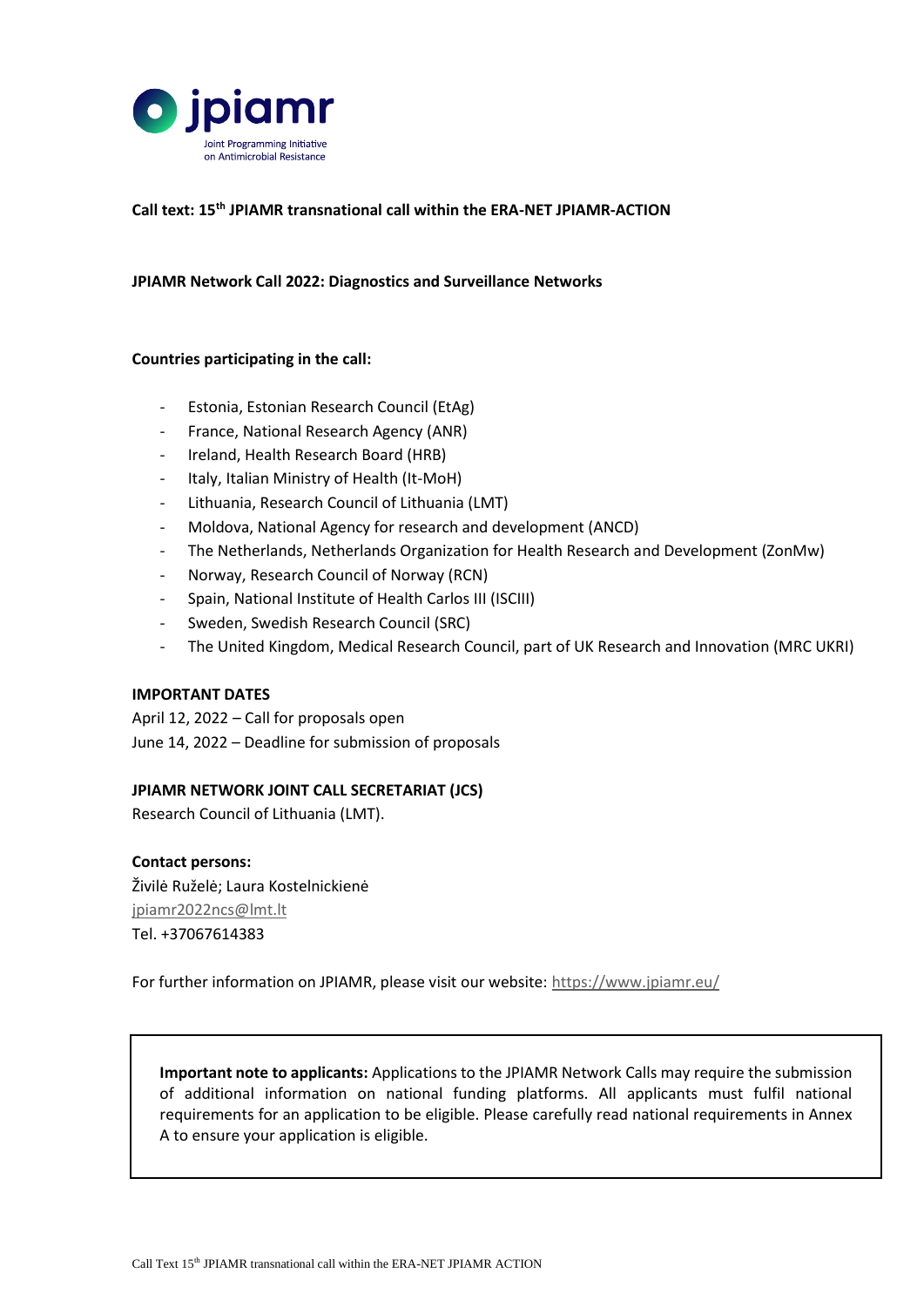**Table 1**. Summary of the call

| Type of funding                                       | Network                                                                                                                                                                                                                                                                                                                                                                                                                                                                                                           |  |
|-------------------------------------------------------|-------------------------------------------------------------------------------------------------------------------------------------------------------------------------------------------------------------------------------------------------------------------------------------------------------------------------------------------------------------------------------------------------------------------------------------------------------------------------------------------------------------------|--|
| Area                                                  | Diagnostics and Surveillance                                                                                                                                                                                                                                                                                                                                                                                                                                                                                      |  |
| Focus                                                 | Networks should focus their work within the areas of diagnostics and/or surveillance.<br>The establishment of networks will contribute to an increase in resource alignment to<br>maximize existing and future efforts to combat AMR. Networks can do so by developing<br>new concepts and ideas in the form of white papers, prospective views, guidelines<br>and/or best practice/roadmap/systematic reviews that can benefit to the wider<br>research community.                                               |  |
| Applicant                                             | Only the network coordinator should submit a proposal. A network coordinator should<br>be an expert in the development, optimisation, or use of diagnostic and/or surveillance<br>tools, technologies, and systems. The network coordinator must be eligible to receive<br>funding from a funding organization participating in the call (listed in page 1).                                                                                                                                                      |  |
| Network partners                                      | A network must involve at least fifteen (15) partners from at least ten (10)<br>different countries. In addition, at least three (3) of the partners must come<br>from three (3) different countries whose funding agencies are participating in<br>the call (listed in page 1).<br>In the framework of this call, a partner will be defined as a natural person<br>having a specific role in the network activities.<br>A network must include at least three (3) early career researchers (ECRs) <sup>1</sup> . |  |
| Funding                                               | Only the network coordinator will be funded. The network coordinator must<br>$\bullet$<br>fulfil the eligibility conditions of the funding organisation (see Annex A).<br>€50,000 Eur per network.                                                                                                                                                                                                                                                                                                                |  |
| Funding period                                        | 12 or 24 months                                                                                                                                                                                                                                                                                                                                                                                                                                                                                                   |  |
| of<br>Submission<br>proposals                         | Online application system (https://ptoutline.eu/app/jpiamr_nc_2022)                                                                                                                                                                                                                                                                                                                                                                                                                                               |  |
| Opening of the<br>call                                | 12 April 2022                                                                                                                                                                                                                                                                                                                                                                                                                                                                                                     |  |
| Closing of the call                                   | 14 June 2022, 14.00 CEST                                                                                                                                                                                                                                                                                                                                                                                                                                                                                          |  |
| Evaluation                                            | September 2022                                                                                                                                                                                                                                                                                                                                                                                                                                                                                                    |  |
| Decision                                              | October - November 2022                                                                                                                                                                                                                                                                                                                                                                                                                                                                                           |  |
| First possible start<br>date for accepted<br>networks | December 2022                                                                                                                                                                                                                                                                                                                                                                                                                                                                                                     |  |

#### **1. Introduction**

-

Antimicrobial resistance (AMR) is a serious threat to global health. The JPIAMR recognises Diagnostics and Surveillance as priority topics in its Strategic Research and Innovation Agenda<sup>2</sup>. The overarching goal of the priority topic, Diagnostics, is to stimulate the design, development, evaluation, and implementation of diagnostic tests<sup>3</sup> for the treatment and prevention of infections, particularly those caused by antimicrobialresistant organisms. Within the priority topic of Surveillance, the overarching goal is to optimise surveillance

*<sup>1</sup> Early Career Researcher (ECR) is an individual who is within a time span of up to 8 years from the date he/she obtained PhD/doctorate; this period can be extended for any career break(s) for example parental leave, long term illness, clinical qualification or national service. <sup>2</sup> https://www.jpiamr.eu/about-jpiamr/sria/*

*<sup>3</sup> Within this context, the use of the word "diagnostic" encompasses not only differentiation between bacterial and non-bacterial, and fungal and nonfungal, infections, but also, when appropriate, microbe speciation and detection of antimicrobial susceptibility.*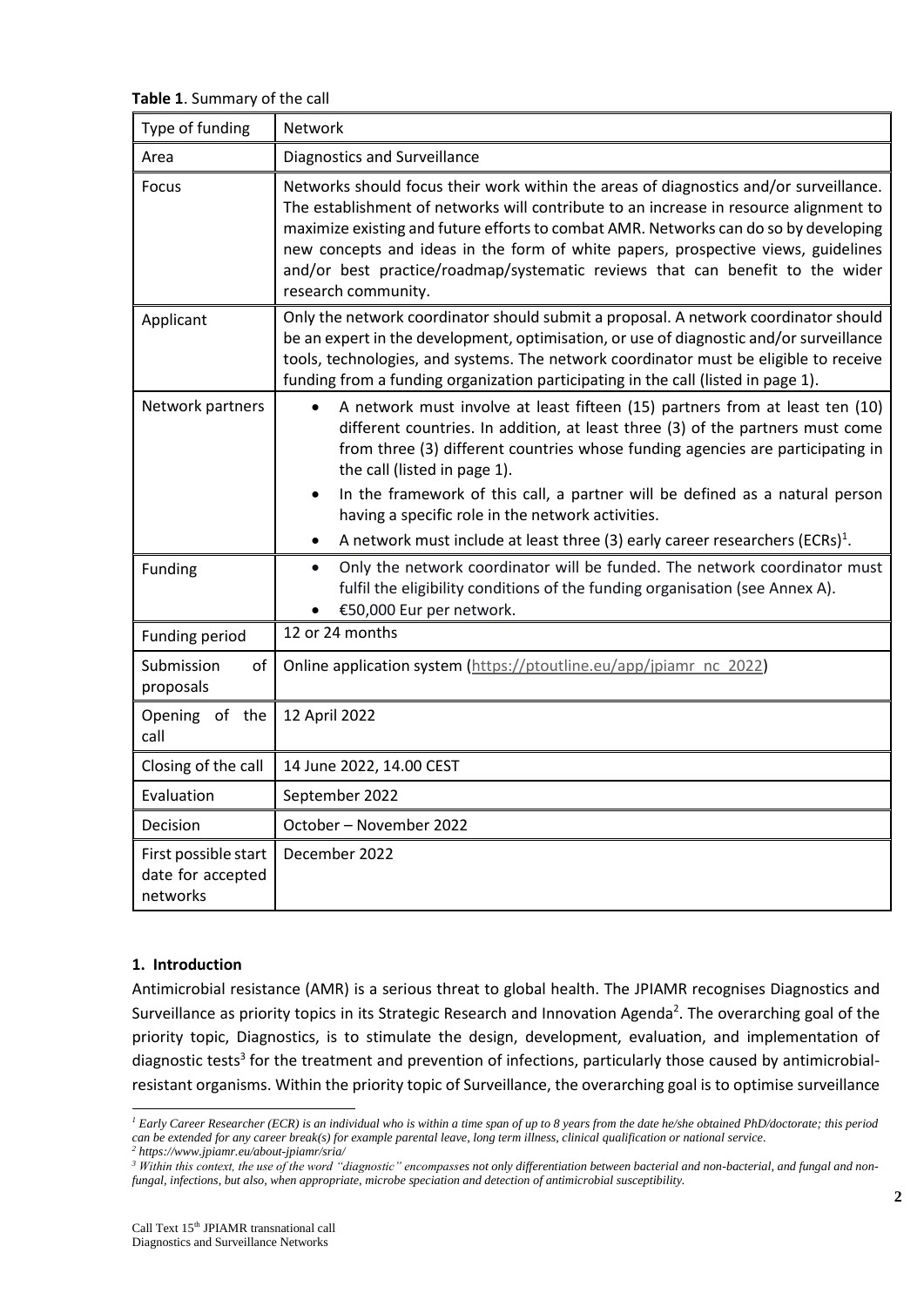systems to understand the drivers and burden of antimicrobial resistance from a One Health perspective. As well as guiding the appropriate use of antimicrobials, the development, optimisation and use of rapid and cost-effective diagnostics and surveillance tools, technologies, and systems to detect bacterial and fungal infections and antimicrobial susceptibility could ultimately lead to a reduction in the global burden of antimicrobial resistance.

In 2018, JPIAMR conducted the Network Call on One Health surveillance, where networks were requested to identify critical questions to be addressed or potential solutions to overcome barriers for AMR surveillance and the implementation of surveillance research studies. Similarly, in 2019, JPIAMR conducted the research call addressing the development of diagnostic and surveillance tools, technologies, and methods to detect AMR. This JPIAMR Network Call focuses on supporting international collaborative actions within the context of the JPIAMR Strategic Research and Innovation Agenda priority topics of Diagnostics and Surveillance. Developed under the ERA-NET JPIAMR-ACTION, this is the 15th JPIAMR transnational call.

# **2. Aim of the call**

# **2.1 Focus of the call**

The intention of the call is to assemble networks of experts and stakeholders with the goal of facilitating the development, optimisation and use of diagnostic and surveillance tools, technologies, and systems. Networks should work towards developing new concepts and ideas in the form of white papers, guidance documents and/or best practices/roadmaps and evidence frameworks to identify key questions to be addressed and/or potential solutions to overcome barriers to enhanced surveillance and advanced diagnostics to reduce the burden of AMR.

#### **2.2 Focal areas of the network**

Networks should develop and implement activities targeting AMR and focusing within the priority topics of Diagnostics and Surveillance in at least one of the One Health domains (human health, animal health, agriculture, and the environment). Applicants are encouraged to bridge multiple One Health areas if needed. Networks may build upon new or existing global collaborations/partnerships. Although networks may align with projects already conducted by previous JPIAMR actions in the areas of diagnostics and surveillance, new networks can also apply. Applicants are invited to tackle one or more of the suggested focal areas below:

- 1. Identify actions that will improve the diagnostics and surveillance of AMR (in humans and/or animals and/or agriculture and the environment).
- 2. Identify actions needed to support the development of new tools, technologies and systems for diagnosis and surveillance.
- 3. Identify novel or existing data platforms that can be developed or improved to aid international alignment and support the use of surveillance data and/or diagnostics to improve prescription of narrow-spectrum antimicrobials and support alignment with stewardship programmes.
- 4. Identify or assess user needs for tools, technologies, or systems for diagnostics and/or surveillance in appropriate One Health settings.
- 5. Identify the data collection needed to understand inequality in access to diagnostics and how socioeconomic factors contribute to this inequality.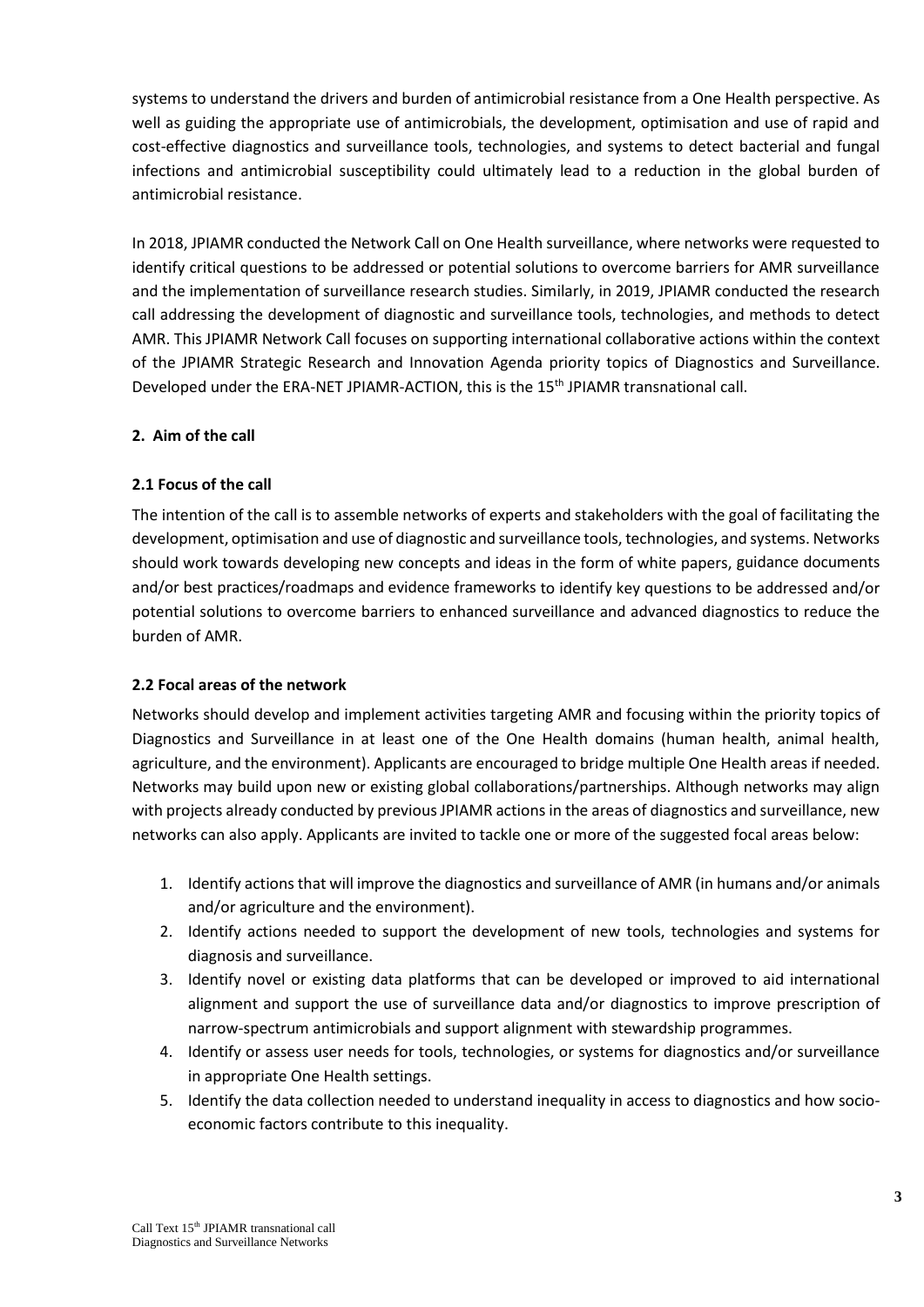6. Extend or continue activities of previously funded JPIAMR networks within Surveillance<sup>4</sup>

Proposals should consider alignment with World Health Organisation (WHO) and European Centre for Disease Prevention and Control (ECDC) strategies on diagnostics and surveillance to reduce AMR.

# **2.3 Characteristics and mode of operation**

- **Duration**. Networks must complete their objectives within twelve (12) or twenty-four (24) months. The final report must be submitted, at the latest, two (2) months after the stated end date.
- **Funding**. Maximum funding is €50,000 per network. Network funding will be granted by the funding organisation of the network coordinator. In specific cases, the funding organisations may decide to jointly support a network.
- **Additional funding for organising the start-up and final events for networks awarded under this call**. For up to two (2) networks additional funding of up to € 50.000 could be allocated to organise two events: 1) a start-up meeting in early 2023, 2) a final common review workshop in early-mid 2025. The funding will cover meeting logistics, travel, and accommodation costs for one representative of each network awarded under the JPIAMR network call 2022 "Diagnostics and Surveillance Networks". All funded networks must be represented at both events to present their plans, implemented results, and recommendations. Applicants should express their willingness to organise these additional activities in the Section IX of the application. Start-up and final events will be organised with the support of the JPIAMR Secretariat.

# **2.4 Eligibility**

Networks should bring together partners from research laboratories, research institutions, and/or stakeholder organisations from different disciplines and sectors to accomplish their objectives. Networks can involve partners from JPIAMR member countries [\(https://www.jpiamr.eu/about/jpiamr-members/\)](https://www.jpiamr.eu/about/jpiamr-members/), and also partners from countries that are not members of the JPIAMR.

For an application to be eligible:

- 1. Networks must involve at least fifteen (15) partners from at least ten (10) different countries. In addition, at least three (3) of the partners must come from three (3) different countries which funding agencies are participating in the call (Estonia, France, Ireland, Italy, Lithuania, Moldova, The Netherlands, Norway, Spain, Sweden and the United Kingdom).
- 2. Networks must be led by an individual (coordinator) eligible for funding by one of the participating funding organisations (in accordance with the terms and conditions of the relevant national funding organisations, see Annex A).
- 3. An individual cannot act as coordinator for more than one (1) JPIAMR network in the present call.
- 4. An individual can be partner of more than one (1) JPIAMR network in the present call.
- 5. Networks must include at least three (3) early career researchers (ECRs<sup>1</sup>).

Members can be added to the network as it develops further if additional expertise or knowledge is of benefit to the network. All members that have participated in the network must be listed in the final report. In the course of the JPIAMR peer review process, networks with a common topic or focus may be encouraged to merge or align. Additional synergies will be explored at the start-up meeting.

-

*<sup>4</sup> https://www.jpiamr.eu/projects/*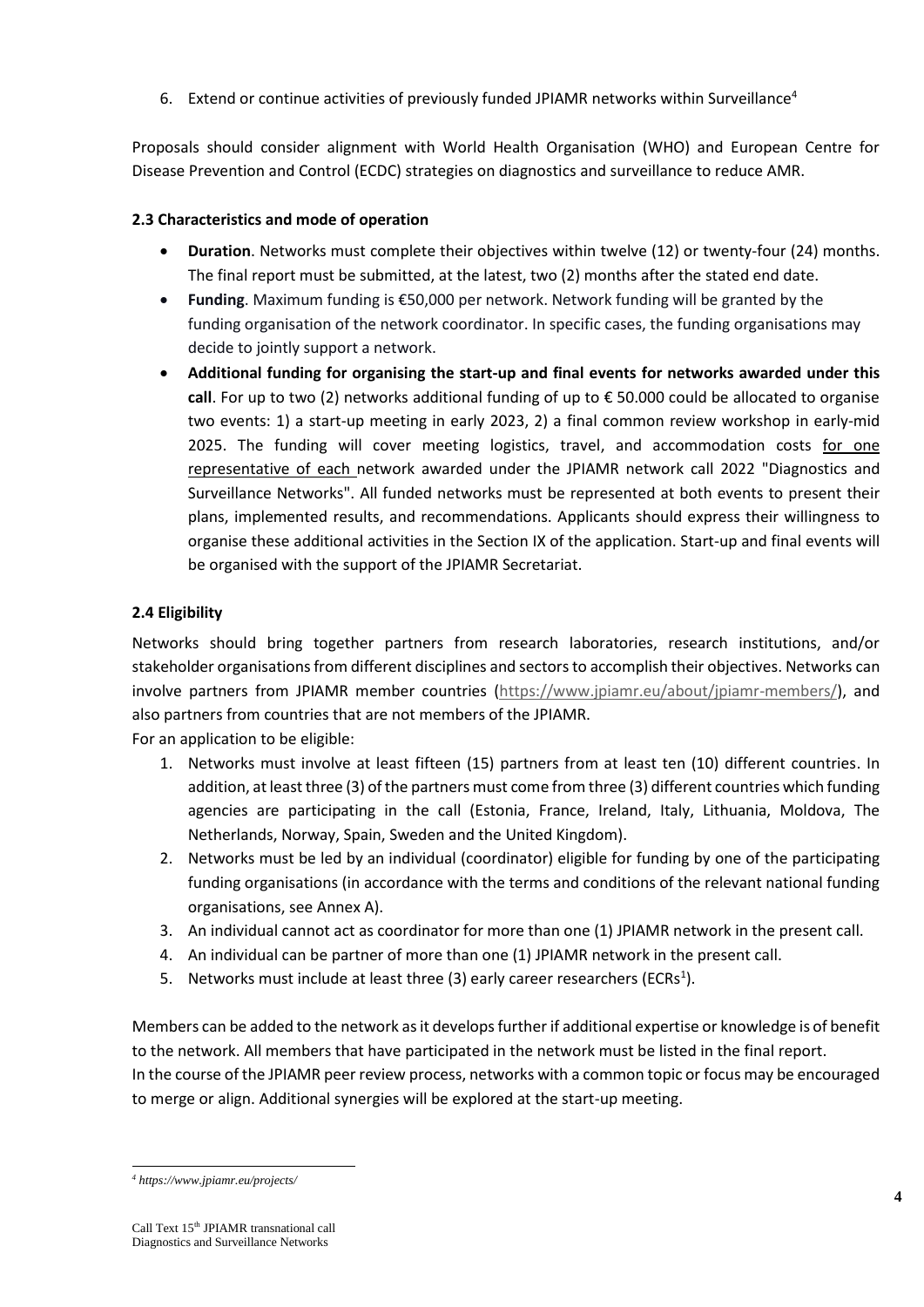JPIAMR aims to promote diversity in research. Networks applying for funding are therefore strongly encouraged to consider the following aspects:

- Gender and geographical diversity among the network partners.
- Inclusion of stakeholders and end-users as network partners.

To strengthen the cooperation between the European Research Area and third countries, and to overcome the fragmentation of research and innovation in Europe, inclusion of researchers from low- and middleincome countries (LMIC<sup>5</sup>), and Widening<sup>6</sup> countries are encouraged, in particular, when the expected network outcomes are relevant for end-users and stakeholders from those countries.

For national eligibility requirements please refer to Annex A and for information contact the representatives of funding organisations (contacts are listed in Table 3).

#### **2.5 Expectations regarding the network**

**2.5.1 Planning.** Networks should be guided by a clear implementation plan and schedule to ensure the completion of all the work initially planned through implementation of activities within the given funding period. Applicants should describe both planning and implementation activities in the proposal.

**2.5.2 Expected outputs, dissemination, and data management.** Networks are required to produce outcomes in the form of a standard report and should include additional supporting documents, for example, white papers, prospective views, guidelines, and/or best practice frameworks.

The dissemination of results (in any form, including electronic) must display the JPIAMR logo [\(JPIAMR quick](https://www.jpiamr.eu/wp-content/uploads/2016/04/AnnexI_QUICK-GUIDE-FOR-DISSEMINATION-OF-THE-JPI-AMR-RESEARCH-PROJECTS-RE....pdf)  [guide for dissemination\)](https://www.jpiamr.eu/wp-content/uploads/2016/04/AnnexI_QUICK-GUIDE-FOR-DISSEMINATION-OF-THE-JPI-AMR-RESEARCH-PROJECTS-RE....pdf), the funding organisation's logo and must include the following text: "*This network has been supported under the framework of the Joint Programming Initiative on Antimicrobial Resistance and has received funding from the … (insert name of funding organisation)".*

It is recommended that networks inform and/or invite representatives of the respective funding organisation and/or the JPIAMR Secretariat to one of their workshops or network meetings (at least once during the network funded period) at their own expense.

Networks planning to collect or manage data are encouraged to provide a short Data Management Plan (DMP) that should include: a description of types, format(s) and scale of the data, data collection and metadata, security, confidentiality, storage, sharing and access (in the Section VI of the application). In the application phase, applicants are advised to start planning the DMP, consult relevant experts, ask for permission if reusing data from another source, include in the budget the costs for data management if needed.

Further guidance on DMP can be found at the JPIAMR website<sup>7</sup>.

*Slovenia and all Associated Countries (named 'Widening countries') with equivalent characteristics in terms of R&I performance.*

1

*<sup>5</sup> www.oecd.org/dac/financing-sustainable-development/development-finance-standards/DAC\_List\_ODA\_Recipients2018to2020\_flows\_En.pdf <sup>6</sup> According to the Horizon Europe regulation in this programme component the less advanced countries eligible for hosting the co-ordinator of widening actions are Bulgaria, Croatia, Cyprus, Czechia, Estonia, Greece, Hungary, Latvia, Lithuania, Malta, Poland, Portugal, Romania, Slovakia,* 

*<sup>7</sup> The [Science Europe 'Practical Guide to the International Alignment of research Data Management'](https://www.scienceeurope.org/media/jezkhnoo/se_rdm_practical_guide_final.pdf) ['Guidelines on Open Access to Scientific](http://ec.europa.eu/research/participants/data/ref/h2020/grants_manual/hi/oa_pilot/h2020-hi-oa-pilot-guide_en.pdf)  [Publications and Research Data in Horizon 2020'](http://ec.europa.eu/research/participants/data/ref/h2020/grants_manual/hi/oa_pilot/h2020-hi-oa-pilot-guide_en.pdf)*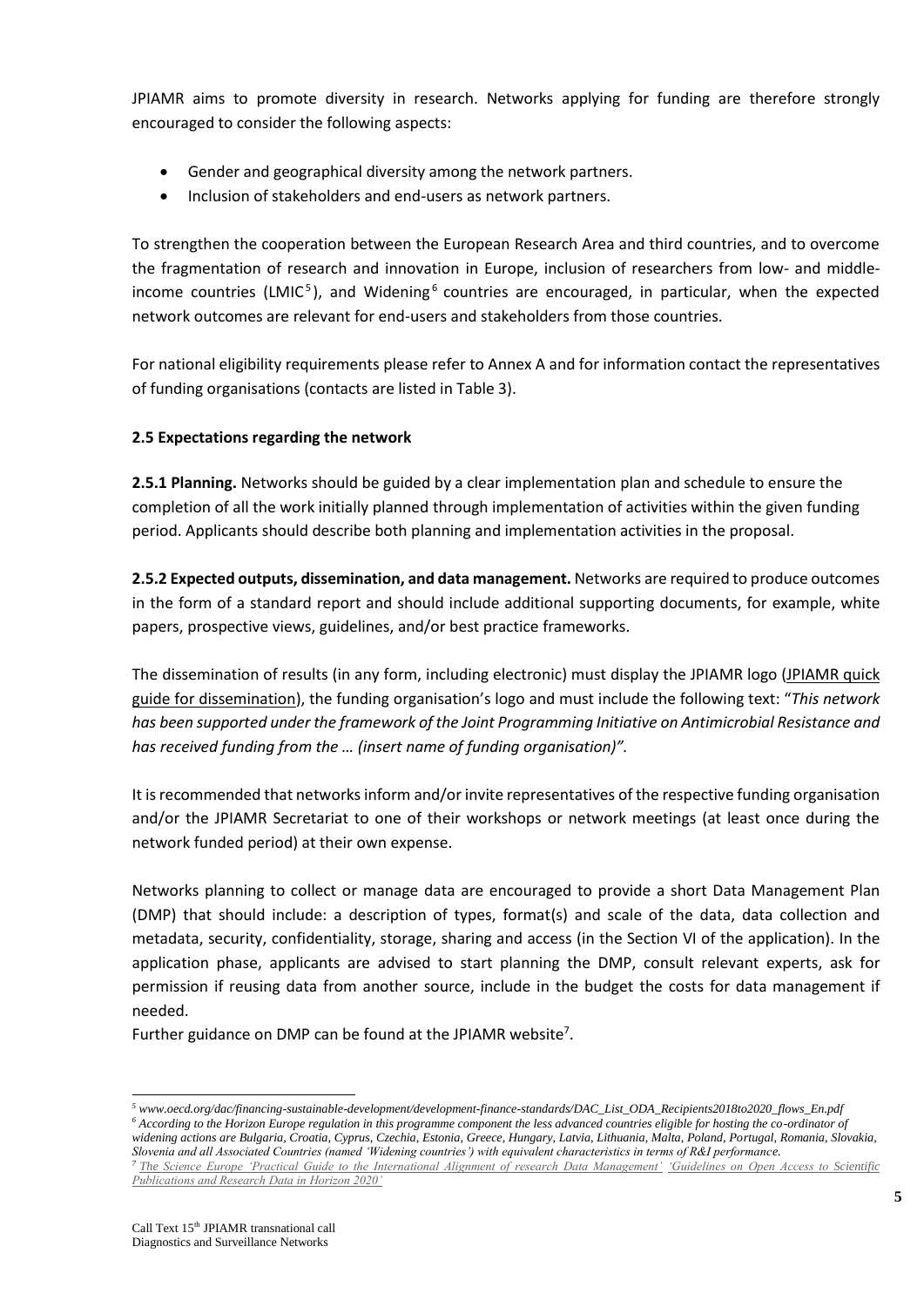**2.5.3 Reporting.** Funded networks must submit a final report to the JPIAMR secretariat no later than two (2) months after the conclusion of the network project and give a presentation of achieved results at the final event (review workshop). The network coordinator must submit the short description of the network activities for start-up and final events. Two years after the end of the funding, an ex-post evaluation of networks will be performed.

Beneficiaries of the grant must submit the following:

- An outline for inclusion in the start-up network meeting
- An abstract and outcomes summary for inclusion in the final workshop report
- A final scientific report for JPIAMR monitoring within two (2) months of the conclusion of the funding period.

# **3. Application**

# **3.1 Funds available and form of support**

Approximately €1.0 M will be available for this call. Funding decisions will be based on the quality of applications received.

Each successful network application will be funded by the funding organisation from the country where the coordinator's institution is located. Funding will be awarded according to the national requirements. To optimise the committed budget (for example, to avoid underspent budget), the funders may agree to change the coordinator role to one of the other network partners whose funding agency has not utilised their full budget. Funding will always be allocated in accordance with national regulations. All national guidelines and application requirements must be followed.

The latest possible start date of the project would be First Quarter 2023 (please check the national requirements in Annex A). Networks can operate for twelve (12) or twenty-four (24) months.

Each network coordinator can apply for a **maximum of €50,000 for 12- or 24-month period** for support of its activities<sup>8</sup>.

Networks can hire a resource to cover administrative tasks related to the management of their network and/or, for example writing reports and overviews, subject to specific terms and conditions of each participating funding organisation. This should be a temporary position.

The network funding does not provide support for:

- Direct research laboratory activities or equipment.
- Salaries of scientific investigators.
- Student grants.

For more information on the application process, please see the JPIAMR Guideline for Applicants, in case of the discrepancy, information in the call text prevails.

<sup>-</sup>*<sup>8</sup> Funding of networks through this call does not support future funding.*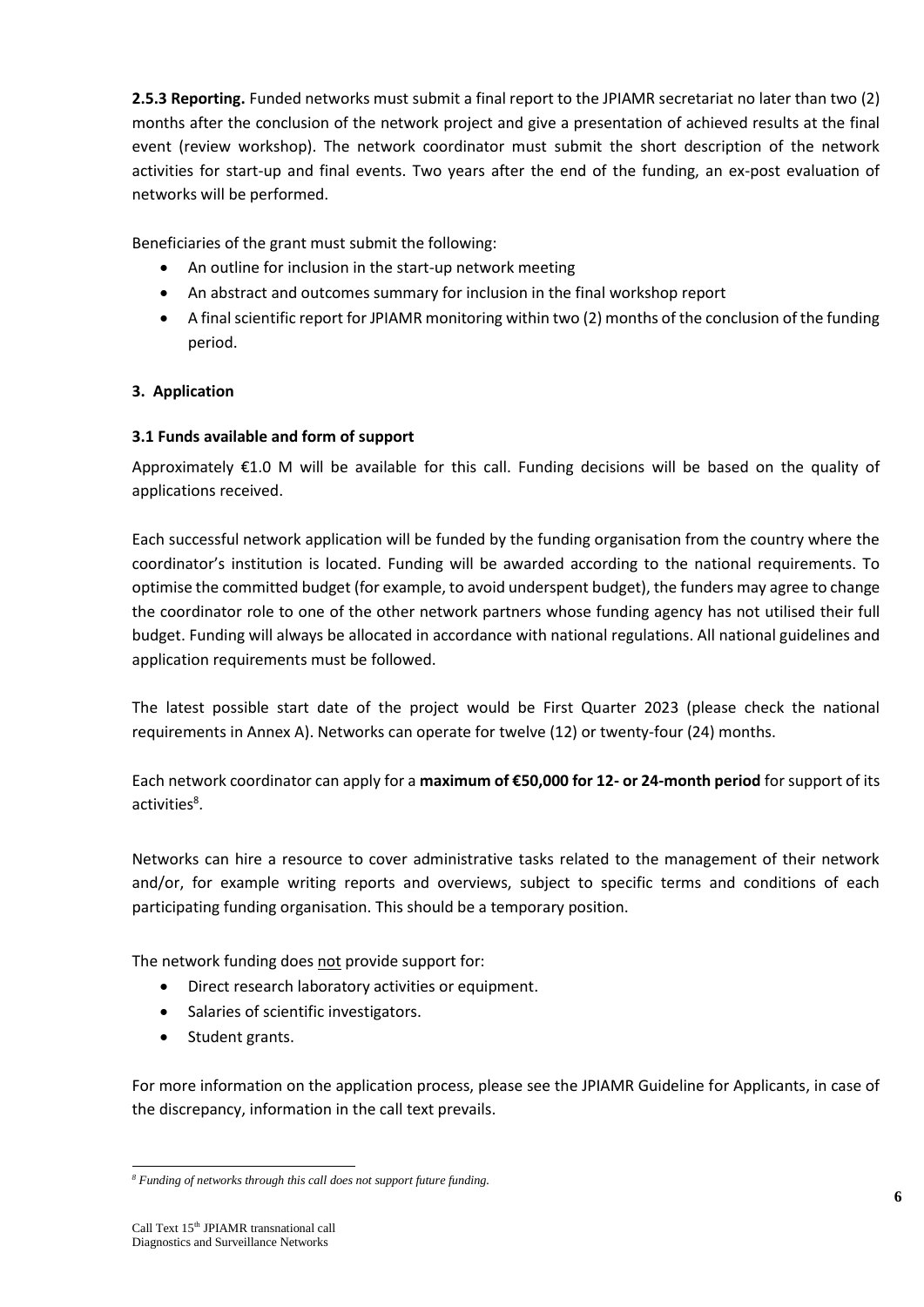#### **3.2 Submission of proposals**

The application form for this call is available on the JPIAMR website, and on the online submission tool. Applicants will be required to complete the following:

- Network and Applicant Summary
- Rationale and Objectives for the Proposed Network
- Mode of Operation and Expected Outputs
- Composition of Network
- Implementation Plan
- Outcomes and Deliverables
- Data Management
- Justification of Budget
- Organisation of Joint Networks' Events
- Applicant and Host Organisation description
- Dissemination Plans

Proposals should be submitted using the Application Form provided. The system will be open for applications on **April 12, 2022.** Application forms must be submitted by the network's coordinator on the online submission website no later than **14.00h (CEST) on June 14, 2022**. Proposals will not be accepted after this time. The general timeline of the call can be seen in Table 2 below.

| March 22         | Pre-announcement of the call                                          |
|------------------|-----------------------------------------------------------------------|
| April 12         | Launch of the call                                                    |
| April 25         | Information webinar                                                   |
| June 14          | Submission deadline                                                   |
| June 29          | Final eligibility check                                               |
| October-November | Final funding suggestion sent via e-mail to the applicants            |
| November         | Start of the National administrative procedures for grant preparation |
| November         | Publication of call results on the JPIAMR website                     |
| December         | First possible start date for accepted projects                       |
|                  |                                                                       |

#### *Table 2. Tentative timeline*

#### **3.3 Contact persons and funding organisations**

Only the network coordinator should communicate with the Joint Call Secretariat.

- For general questions, please get in touch with the **Joint Call Secretariat: [jpiamr2022ncs@lmt.lt.](mailto:jpiamr2022ncs@lmt.lt)**
- For countries' national requirements specified in Annex A, please contact the national contact(s) listed in Table 3 below.

#### *Table 3. Funding Organisations, National Contacts, and allocated funding*

| Country | <b>Funding organisation</b> | <b>National</b><br>budget,<br>Eur | Contact(s)                             |
|---------|-----------------------------|-----------------------------------|----------------------------------------|
| Estonia | Estonian Research           | 50.000                            | Argo Soon; argo.soon@etag.ee           |
|         | Council (EtAg)              |                                   | Margit Suuroja; margit.suuroja@etag.ee |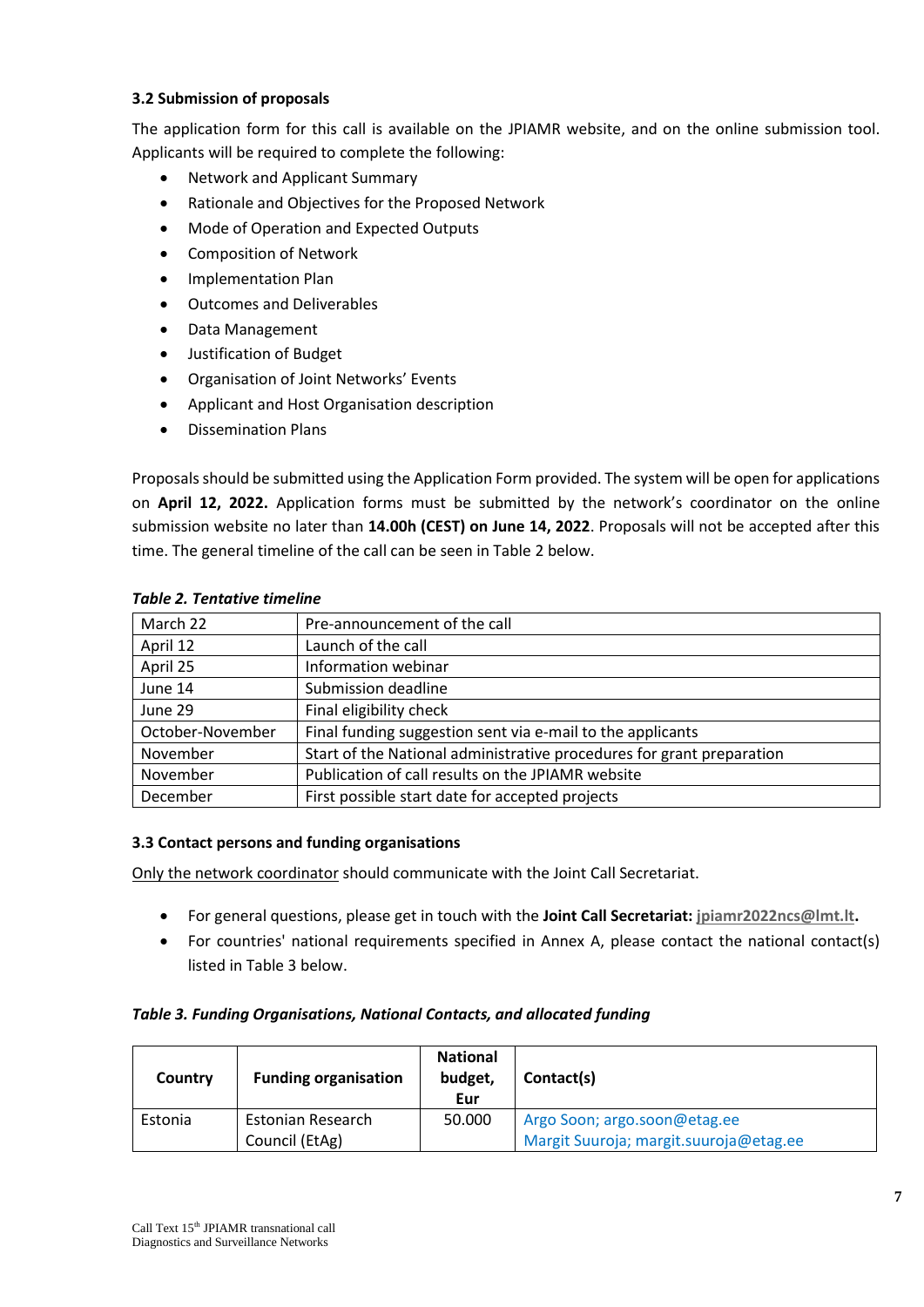|                    | <b>French National</b>         | 200.000 | Sophie Gay;                                       |
|--------------------|--------------------------------|---------|---------------------------------------------------|
| France             | Research Agency (ANR)          |         | JPI-AMRCalls@agencerecherche.fr                   |
|                    | <b>Health Research Board</b>   | 50.000  | Amanda Daly; Louise Drudy                         |
| Ireland            | (HRB)                          |         | eujointprogrammes@hrb.ie                          |
|                    | Italian Ministry of            | 50.000  | Maria Josè Ruiz Alvarez; mj.ruizalvarez-          |
| Italy              | Health (It-MoH)                |         | esterno@sanita.it                                 |
|                    |                                |         | Chiara Ciccarelli; c.ciccarelli@sanita.it         |
| Lithuania          | <b>Research Council of</b>     | 50.000  | Živilė Ruželė; zivile.ruzele@lmt.lt               |
|                    | Lithuania (LMT)                |         | Laura Kostelnickienė; laura.kostelnickiene@lmt.lt |
|                    |                                |         | Call secretariat: jpiamr2022ncs@lmt.lt            |
|                    | National Agency of             | 50.000  | Vadim latchevici; vadim.iatchevici@ancd.gov.md    |
| Moldova            | Research and                   |         | Olga Davidenco; olga.davidenco@ancd.gov.md        |
|                    | Development (ANCD)             |         |                                                   |
|                    | <b>Netherlands</b>             | 50.000  | Linda van Gaalen;                                 |
| <b>Netherlands</b> | <b>Organization for Health</b> |         | Ayla Hesp;                                        |
|                    | Research and                   |         | JPIAMR@zonmw.nl                                   |
|                    | Development (ZonMw)            |         |                                                   |
|                    | <b>Research Council of</b>     | 50.000  | Sonja Prehn; sp@forskningsradet.no                |
| Norway             | Norway (RCN)                   |         | Dyveke Hetland; dhe@forskningsradet.no            |
| Spain              | National Institute of          | 100.000 | Candida Sánchez Barco; cbarco@isciii.es           |
|                    | Health Carlos III (ISCIII)     |         |                                                   |
| Sweden             | Swedish Research               | 100.000 | Kristian Haller; Kristian.Haller@vr.se            |
|                    | Council (SRC)                  |         |                                                   |
|                    | <b>Medical Research</b>        | 250.000 | Carolyn Johnson; Carolyn.Johnson@mrc.ukri.org     |
| United             | Council, part of UK            |         |                                                   |
| Kingdom            | Research and                   |         |                                                   |
|                    | Innovation (UKRI)              |         |                                                   |

#### **4. Evaluation**

#### **4.1 Evaluation Criteria**

Proposals will be evaluated by a peer review panel (PRP) composed of international experts and will be assessed according to three evaluation criteria:

- 1. Excellence
	- a. Importance of network aims, including the questions it seeks to address and appropriateness of planned activities in meeting these aims.
	- b. Competence and experience of partners in the field(s) of the proposal.
- 2. Impact
	- a. Potential of transnational network in providing the output to guide and/or support future AMR research, policy alignment (if appropriate), clinical practice and capacity building.
	- b. Feasibility and sustainability of the expected output considering the ideas and strategic plans presented.
	- c. Added value of the transnational network (harmonisation of data, sharing specific know-how and/or innovative technologies, support policy alignment, knowledge transfer, and capacity building). The extent to which the network clearly demonstrates the potential for members to achieve greater impact through collaboration.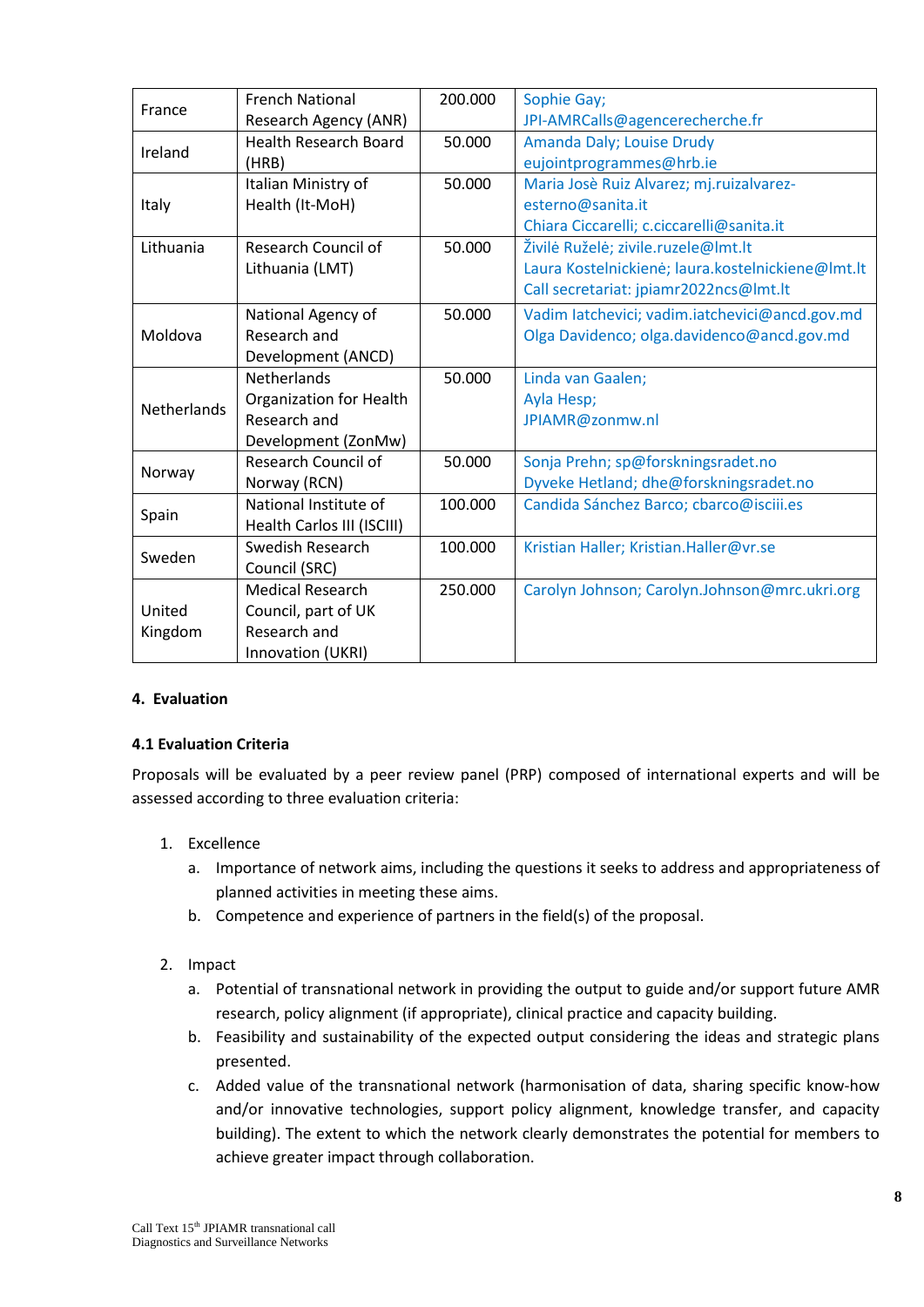- 3. Quality and efficiency of the implementation
	- a. Coherence and effectiveness of the work plan (process description, well-defined output, and time plan, appropriateness of the allocation of roles of partners, tasks, resources, governance, network communication and coordination).
	- b. Inclusion of relevant stakeholder representatives in relation to the efficiency of implementation (including end-users, LMICs, Widening countries).
	- c. Complementarity of partners and the extent to which the network brings together the necessary expertise.

# **4.2 Scoring system**

A scoring system from 0 to 5 will be used to evaluate the proposal's performance with respect to each of the different evaluation criteria:

**0: Failure.** The proposal fails to address the criterion in question or cannot be judged because of missing or incomplete information.

**1: Poor.** The proposal shows serious weaknesses in relation to the criterion in question.

**2: Fair.** The proposal generally addresses the criterion, but there are significant weaknesses that need correction.

**3: Good.** The proposal addresses the criterion in question well, but a number of improvements are possible.

**4: Very good.** The proposal addresses the criterion very well, but minor improvement is possible.

**5: Excellent.** The proposal successfully addresses all aspects of the criterion in question.

Evaluation scores will be awarded for each of the three (3) main evaluation criteria. Projects considered for funding should be scored a minimum of three (3) on each evaluation criterion. The maximum score that can be reached from all three (3) criteria together is fifteen (15) points.

The evaluation of proposals will be made based on the quality of applications received. The review panel will consider high quality/fundable network proposals and provide a ranked list based on total scores. Given these conditions, it is possible that no networks will be funded for a given focal area, or that multiple networks will be funded for the focal area, depending on the quality of the proposals received.

#### **4.3 Critical issues**

If it is not possible to implement actions defined in the initial application, the network coordinator must notify the respective funding organisation and JPIAMR secretariat immediately. Relevant approvals should be sought from the respective funding agencies. In addition, all modifications of the initial workplan, even if already approved, must be detailed and justified in the final grant report.

#### **5. Open access and FAIR data**

Following the ambitions of open access, researchers involved and funded by organisations participating in the JPIAMR Network Call should ensure that all relevant stakeholders are informed about network generated results as early as possible in the implementation process.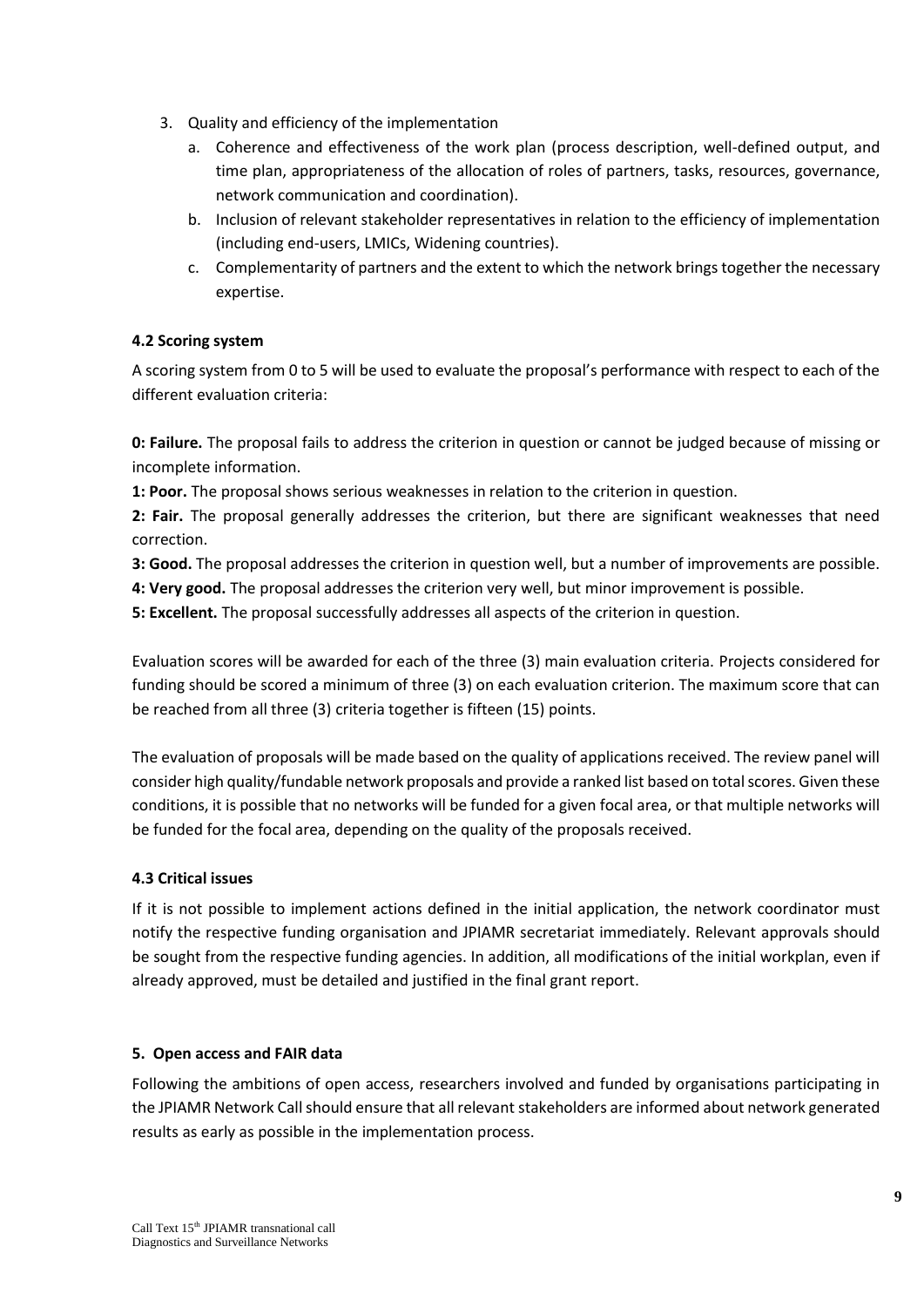#### Publications (open access):

Unless it goes against their legitimate interests, each beneficiary must  $-$  as soon as possible  $-$  disseminate its results by disclosing them to the public by appropriate means (other than those resulting from protecting or exploiting the results), including in scientific publications (in any medium).

The JPIAMR promotes Green, Diamond and Gold Open Access measures, as recommended by the EC Recommendation on Open Access policies for Member States (17<sup>th</sup> July 2012), towards Horizon 2020. Each participant may also be required to comply with the Open Access policy of its funding organisation (See national requirements in Annex A).

In the context of the JPIAMR, the following policy applies:

- Publishing costs in an open access context, related to scientific results obtained in the context of a JPIAMR network project, are eligible. National funding regulations may apply (see national requirements in Annex A).
- Authors are encouraged to retain their copyright or, in case of transfer of copyright to third parties, at least to retain the right to disseminate via open access. National funding regulations may apply (see national requirements in Annex A).

Further information can be found at the JPIAMR website.

# **6. General Data Protection Regulation (GDPR)**

Personal information provided by an applicant will be processed in accordance with article 6.1 (e) in the General Data Protection Regulation (GDPR) (2016/679) and for the purposes of:

- processing and evaluating the application where processing shall be lawful only if and to the extent that processing is necessary for the performance of a task carried out in the public interest or in the exercise of official authority vested in the controller;
- administering any subsequent funding award;
- managing the relationship between the applicant and the funding organisations;
- analysing and evaluating the call;
- providing aggregate data to national and European surveys and analyses on the funded networks;
- and complying with audits that may be initiated by the funding organisations and the European Commission (or its agencies).

In addition, personal data<sup>9</sup> will be shared with funders based outside the European Economic Area and with third parties such as evaluators (some of which may be based outside the European Economic Area) in relation to the above activities.

-

*<sup>9</sup> Last name, first name of the researchers, date of birth, professional contact information, degree(s), position (current and previous), fields of activity, place of work, organisation, address(es), curriculum vitae, ORCID number, name and reference of projects, project proposals (scientific document, administrative and financial appendix).*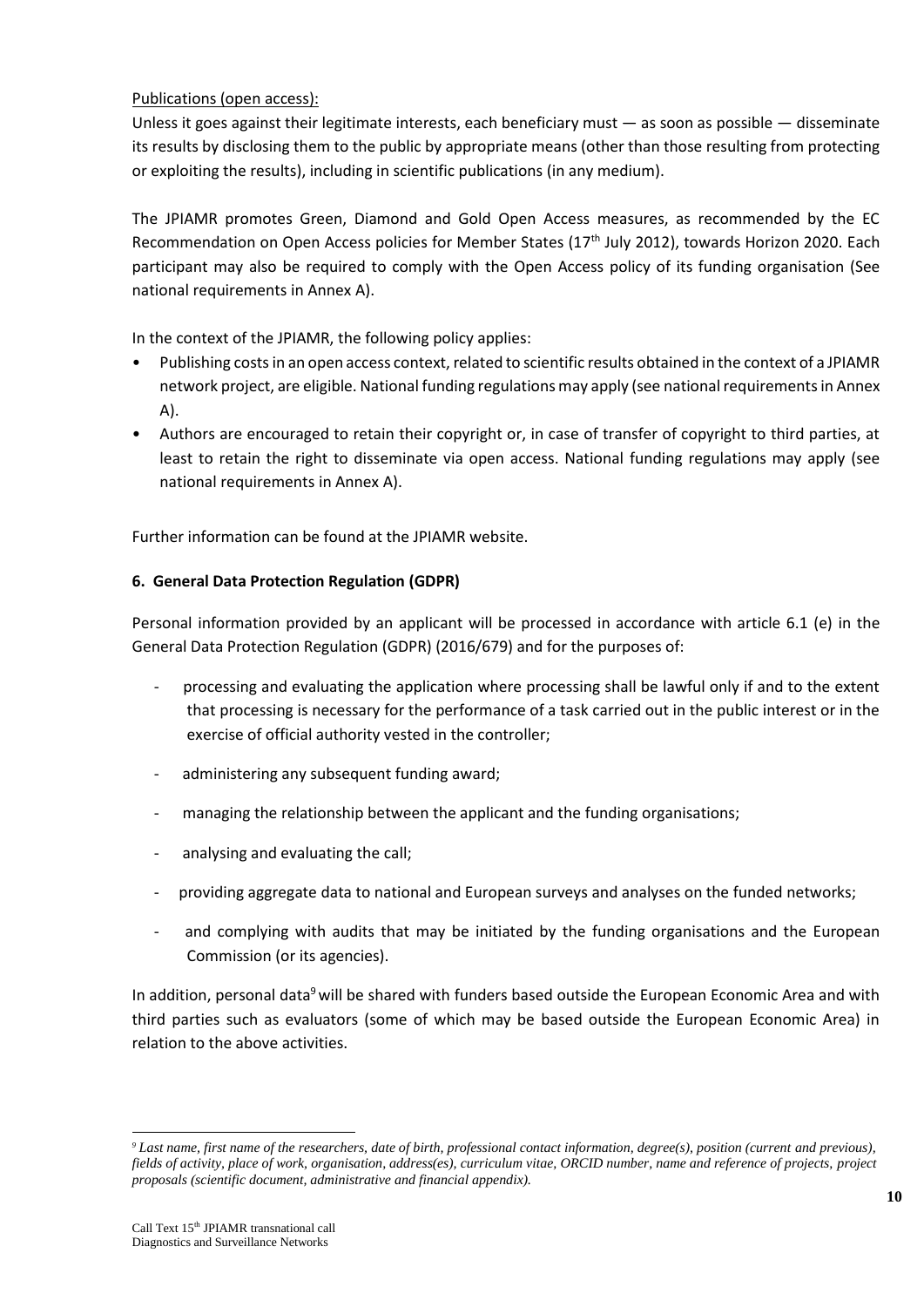Funders and third parties may link the data that applicants provide in the application with national, bibliographic or external research funding data which is available through public subscription-based databases (e.g., Scopus, Web of Science, etc.) or other national / open datasets.

#### **7. Privacy**

By submitting an application to the JPIAMR Network Call, an applicant give JPIAMR and associated funding organisations the right to use and store the information submitted for analysis of the call success rate, national response rate, etc. Information will only be shared between the associated funding organisations and the JPIAMR secretariat, except for networks requesting funding from the Swedish Research Council (SRC). For those networks, applications may be made available upon request after the publication of the funding decision. No personal data will be published.

Accepting a grant contract from a national funding organisation a beneficiary gives JPIAMR and associated funding organisation the right to store, share, and analyse information on beneficiary and network (rules may differ between different countries). The composition of the awarded networks (coordinator, institution) as well as the title, acronym and abstract of funded networks will be published and openly accessible. No data will be shared with third parties or commercial entities without the formal consent of the network coordinators, except for networks applying for funding from the SRC. For those networks, the application may be made available upon request after the publication of the funding decision.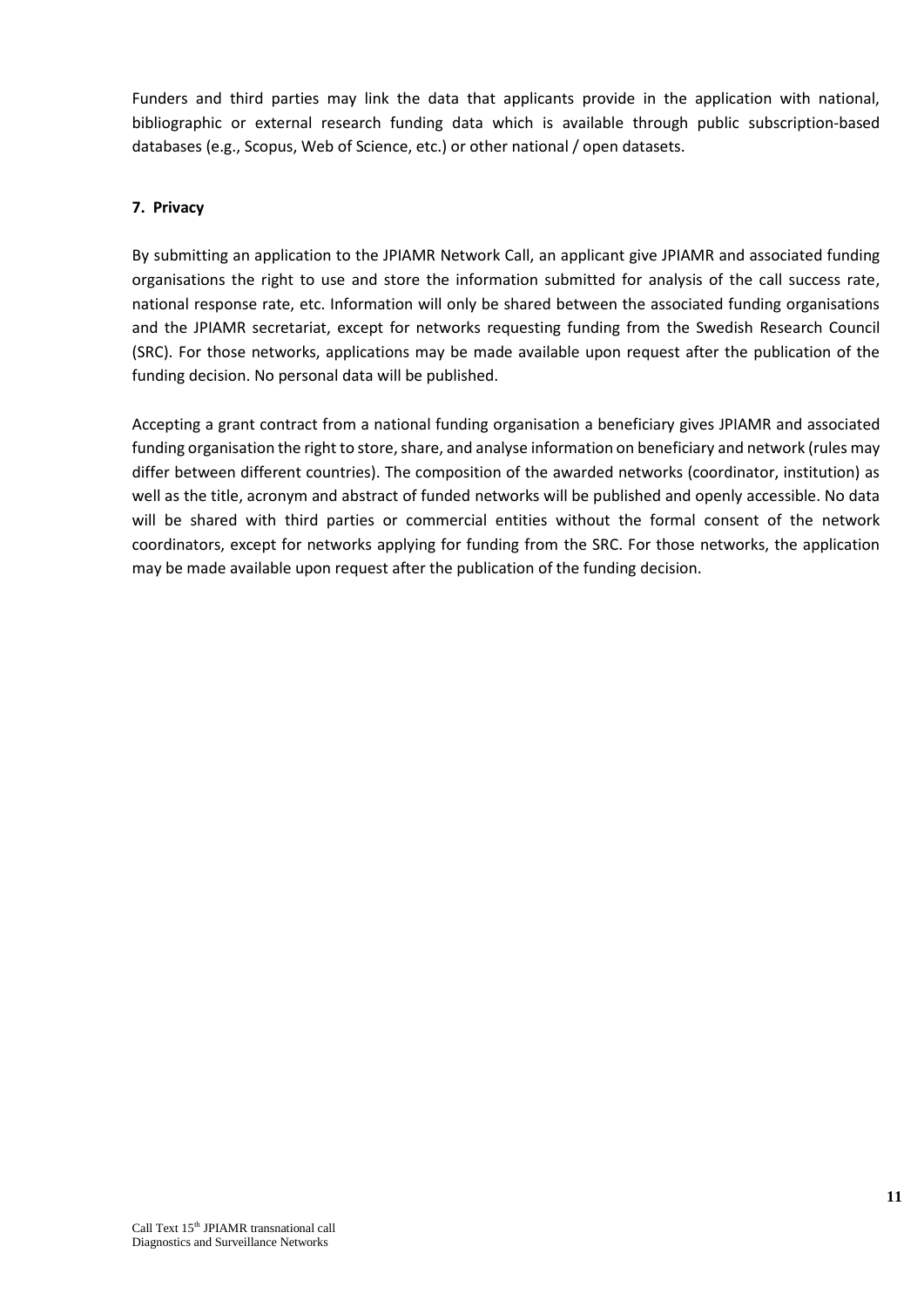# **Annex A. Countries' national requirements** (national contacts are listed in Table 3 above)

| <b>Estonia</b>                          |                                                                                                  |
|-----------------------------------------|--------------------------------------------------------------------------------------------------|
| <b>Estonian Research Council (EtAg)</b> |                                                                                                  |
| <b>Specific</b>                         | The applicant must comply with national eligibility criteria for principal investigator set      |
| National/                               | by directive 1.1-4/21/76 of Estonian Research Council and must be employed by an                 |
| <b>Regional rules</b>                   | institution with positively evaluted R&D (https://www.etag.ee/en/activities/rd-<br>evaluation/). |
| <b>Eligible costs</b>                   | Costs associated with international network building and collaboration, such as:                 |
|                                         | travel costs, food, and accommodation,                                                           |
|                                         | joint seminars, courses, or workshops<br>$\bullet$                                               |
|                                         | joint information dissemination<br>٠                                                             |
|                                         | joint conferences                                                                                |
|                                         | The grant may not be used for studentships, research, or salaries for performing research        |
|                                         | activities.                                                                                      |
| <b>Additional</b>                       | Estonian network coordinators selected for funding by the ETAg will be asked to submit           |
| documents                               | a copy of the network application.                                                               |
| required                                |                                                                                                  |
|                                         |                                                                                                  |
|                                         |                                                                                                  |
| <b>Further</b>                          | Only the coordinator of and only one network will be funded. The maximum grant                   |
| information                             | amount is EUR 50 000. National Eligibility Criteria see: https://www.etag.ee/wp-                 |
|                                         | content/uploads/2021/09/Vastavusn%C3%B5uded-RV-%C3%BChiskonkurssidel -                           |
|                                         | grupierand-ja-riigiabi k%C3%A4skkirja-1.pdf                                                      |

| <b>France</b>         |                                                                                            |
|-----------------------|--------------------------------------------------------------------------------------------|
|                       | The French National Research Agency (ANR)                                                  |
| <b>Specific</b>       | In the framework of this call, ANR will only fund network coordinators belonging to        |
| National/             | research organisations having their primary establishment in France and fundable at        |
| <b>Regional rules</b> | marginal cost ("à coût marginal"). Definition of a research organisation refers to the     |
|                       | European definition, please consult the "règlement financier" on ANR webpage               |
|                       | (https://anr.fr/fr/rf/) for more details (in particular the section related to the         |
|                       | "qualification des bénéficiaires des Aides"). Researchers from entities fundable at full   |
|                       | cost as per the ANR "règlement financier" ("à coût complet") will not be eligible for      |
|                       | funding in the framework of this call. Applicants interested to apply for funding from     |
|                       | ANR are encouraged to contact the national contact point to check their eligibility.       |
|                       |                                                                                            |
|                       | Additional eligibility rule: a network applying for ANR funding should include less than   |
|                       | 5 partners from a network already funded in previous JPIAMR network calls.                 |
| <b>Eligible costs</b> | ANR funding rules are specified in ANR's "Règlement financier" (https://anr.fr/fr/rf/) and |
|                       | in an explanatory note available at: https://anr.fr/fr/rf/fiche-couts/                     |
|                       |                                                                                            |
|                       | In addition, in the framework of this call, additional specific funding limitations        |
|                       | mentioned in the call text apply. In particular:                                           |
|                       | ANR funding will not provide support for:                                                  |
|                       | Direct research laboratory activities or equipment;<br>$\bullet$                           |
|                       | Salaries of scientific investigators;<br>٠                                                 |
|                       | Student grants.                                                                            |
|                       | Funding of a temporary position to cover administrative tasks related to the               |
|                       | management of the network is possible.                                                     |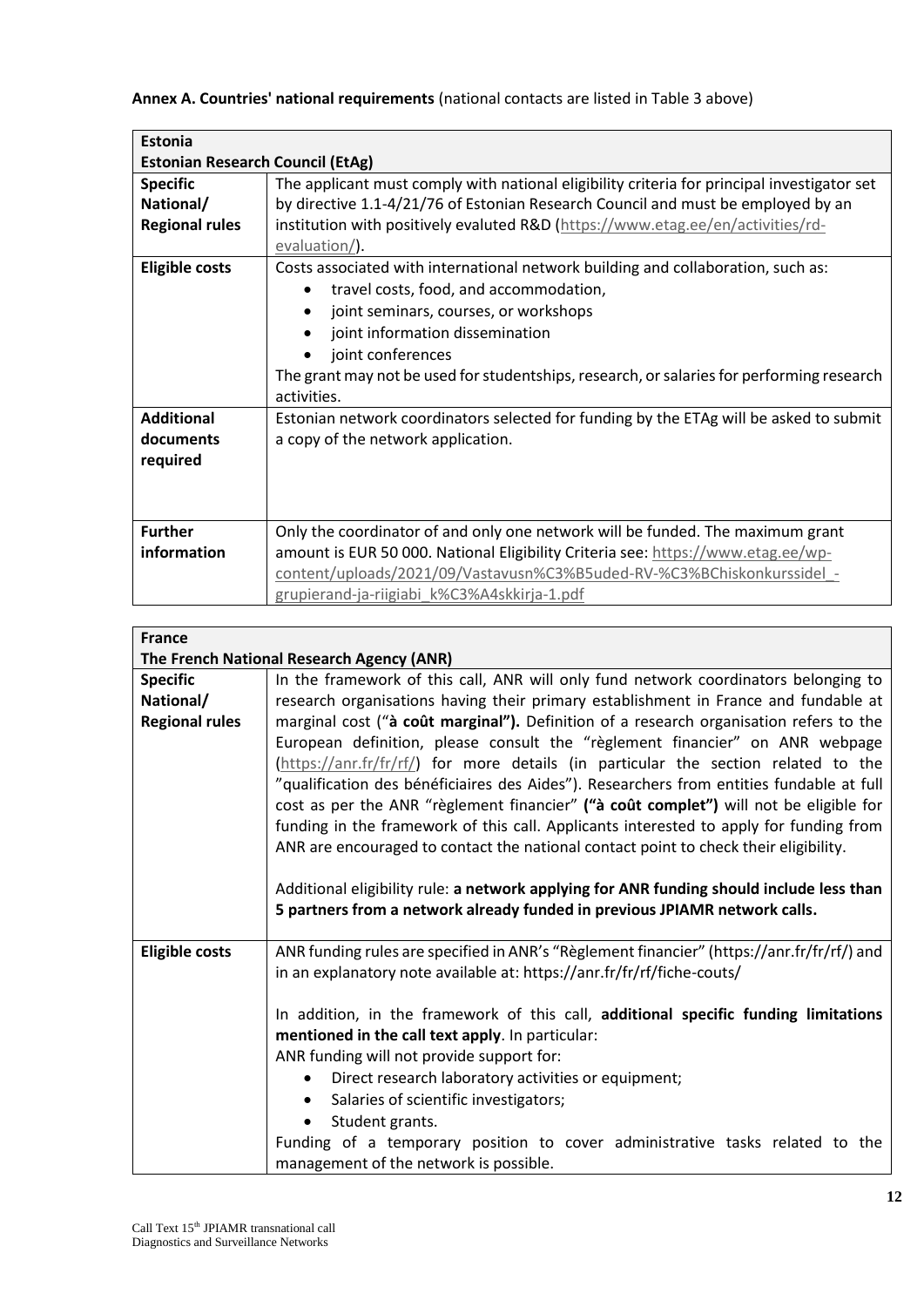|                   | No additional funds will be provided by ANR to organise the kick-off meeting and the<br>final symposium. |  |  |
|-------------------|----------------------------------------------------------------------------------------------------------|--|--|
| <b>Additional</b> | No additional documents should be submitted to ANR during the submission phase. If a                     |  |  |
| documents         | network is selected for funding by ANR, the eligible coordinator (or co-coordinator) will                |  |  |
| required          | have to fill administrative and financial data on the ANR platform.                                      |  |  |
| <b>Further</b>    | Maximum amount per network: 50 000 € for 12 or 24 months.<br>$\bullet$                                   |  |  |
| information       | Expected number of networks funded by ANR through this call: 4<br>$\bullet$                              |  |  |
|                   | modalities:<br>Please<br>additional<br>participant<br>$\bullet$<br>see                                   |  |  |
|                   | https://anr.fr/fileadmin/aap/2022/network-jpiamr-annexe-fr.pdf                                           |  |  |
|                   | In case of a conflict of interpretation between the terms and conditions stated<br>$\bullet$             |  |  |
|                   | in this annex and the "Modalités de participation" and "Règlement financier",                            |  |  |
|                   | the latter shall prevail.                                                                                |  |  |

| <b>Ireland</b>                                        |                                                                                                                                                                                                                                                                                                                                                                                                                                                                                                                                                                       |
|-------------------------------------------------------|-----------------------------------------------------------------------------------------------------------------------------------------------------------------------------------------------------------------------------------------------------------------------------------------------------------------------------------------------------------------------------------------------------------------------------------------------------------------------------------------------------------------------------------------------------------------------|
| <b>Health Research Board (HRB)</b>                    |                                                                                                                                                                                                                                                                                                                                                                                                                                                                                                                                                                       |
| <b>Specific</b><br>National/<br><b>Regional rules</b> | The Network Coordinator must be affiliated with a HRB Host Institution (Policy<br>on Approval of HRB Host Institutions). See additional criteria for Network<br>Coordinators in the HRB Guidance Notes for this call HRB Funding Schemes<br>For the Focal Areas of the network, Human Health must be the primary One<br>$\bullet$<br>Health domain.<br>The maximum funding from the HRB is €50,000 for 12 or 24 months.<br>$\bullet$<br>Proposals from Network Coordinators that include human Embryonic Stem Cell<br>$\bullet$<br>Research will be deemed ineligible |
| <b>Eligible costs</b>                                 | Funding will be disbursed to the Irish Network coordinator who will cover costs for all<br>network activities. Permit<br>Salary-related costs (for administrative tasks-only)<br>$\bullet$<br>Travel costs for members of the network<br>$\bullet$<br>Direct running costs such as venue hire for workshops<br>٠<br>FAIR data management costs<br>$\bullet$<br><b>Open Access Publication Costs</b><br>No overheads are payable                                                                                                                                       |
| <b>Additional</b><br>documents<br>required            | The Network coordinator will be requested to submit supplementary information to<br>the HRB on the Budget requested. A template requesting this information will be<br>provided by the HRB.<br>Additional guidance notes with national rules can be found on the HRB funding page,<br><b>HRB Funding Schemes</b>                                                                                                                                                                                                                                                      |
| <b>Further</b><br>information                         | Maximum funding €50,000 for the Network Coordinator for 12 or 24 months.<br>Additional Funding for organising start up and final events is not available.                                                                                                                                                                                                                                                                                                                                                                                                             |

| Italy                                      |                                                                                               |  |  |
|--------------------------------------------|-----------------------------------------------------------------------------------------------|--|--|
| <b>Italian Ministry of Health (It-MoH)</b> |                                                                                               |  |  |
| <b>Specific</b>                            | Only scientific institutes for research, hospitalisation and healthcare (Istituti di ricovero |  |  |
| National/                                  | e cura a carattere scientifico pubblicie privati, IRCCS) are eligible for funding.            |  |  |
| <b>Regional rules</b>                      |                                                                                               |  |  |
| <b>Eligible costs</b>                      | See call requirements                                                                         |  |  |
| <b>Additional</b>                          | In order to expedite the eligibility-check process, the Ministry of Health will grant an      |  |  |
| documents                                  | eligibility clearance to the applicants prior to the submission of the pre-proposals. To this |  |  |
| required                                   | end, it is mandatory that the applicants fill out and return a pre-eligibility                |  |  |
|                                            | (Italy_MOH_form_NETWORKCALL_ eligibility_) check form trough IRCCS scientific                 |  |  |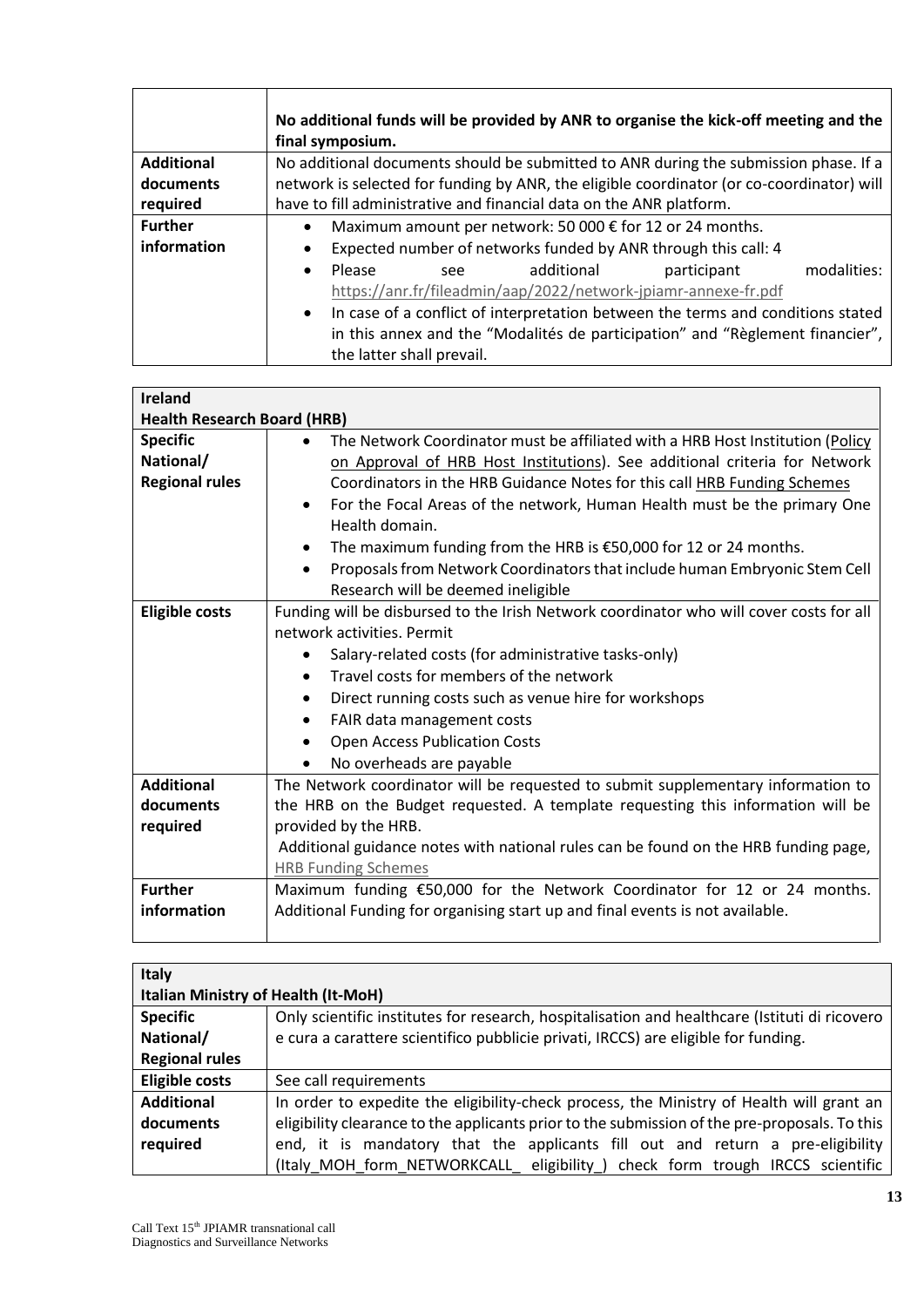|                | Directorate or Regional Office Health Research using WFR System 10 days before     |
|----------------|------------------------------------------------------------------------------------|
|                | submitting their pre-proposals to the Joint Call Secretariat.                      |
| <b>Further</b> | Only the coordinator of the network could be funded. The maximum It-MoH amount per |
| information    | network is 50.000 € for one year                                                   |

| Lithuania             |                                                                                             |  |  |
|-----------------------|---------------------------------------------------------------------------------------------|--|--|
|                       |                                                                                             |  |  |
|                       | <b>Research Council of Lithuania (LMT)</b>                                                  |  |  |
| <b>Specific</b>       | The proposals are submitted by the researcher together with the eligible beneficiary        |  |  |
| National/             | institution. Eligible for funding institutions are Lithuanian research and higher education |  |  |
| <b>Regional rules</b> | institutions included in the Register of Education and Research institutions and public     |  |  |
|                       | healthcare institutions.                                                                    |  |  |
| <b>Eligible costs</b> | Eligible direct costs:                                                                      |  |  |
|                       | personnel costs for the management tasks,                                                   |  |  |
|                       | travel,<br>٠                                                                                |  |  |
|                       | consumables, subcontracts, consultancy, copyright work, publication.                        |  |  |
|                       | Funding does not provide support for:                                                       |  |  |
|                       | equipment costs and costs for direct research laboratory activities<br>$\bullet$            |  |  |
|                       | salaries of scientific investigators<br>$\bullet$                                           |  |  |
|                       | Student grants                                                                              |  |  |
|                       | Overheads: up to 10 % from personnel, subcontracts, consultancy, copyright work,            |  |  |
|                       | publication costs.                                                                          |  |  |
| <b>Additional</b>     | Lithuanian network coordinator selected for funding by the JPIAMR will be asked to fill     |  |  |
| documents             | the form in Lithuanian for the detailed justification of costs and for listing the expected |  |  |
| required              | outputs of the project.                                                                     |  |  |
| <b>Further</b>        | Only the coordinator of the network could be funded. The maximum grant amount is            |  |  |
| information           | 50.000 € for one or two years.                                                              |  |  |

| <b>Moldova</b>                                             |                                                                                          |  |  |
|------------------------------------------------------------|------------------------------------------------------------------------------------------|--|--|
| <b>National Agency for Research and Development (ANCD)</b> |                                                                                          |  |  |
| <b>Specific</b>                                            | Eligibility: Research organisations (according to their statute)                         |  |  |
| National/                                                  | The proposals are submitted by the researcher(s) together with the eligible beneficiary  |  |  |
| <b>Regional rules</b>                                      | institution. The principal investigator must be employed by the beneficiary institution  |  |  |
|                                                            | for the duration of the project and his work load must not exceed 12 hours per day in    |  |  |
|                                                            | all projects financed by ANCD. Remuneration in the project will be based on the          |  |  |
|                                                            | national legislation.                                                                    |  |  |
|                                                            | ANCD will avoid double funding and will not finance projects or part of projects that    |  |  |
|                                                            | have been funded through other calls.                                                    |  |  |
|                                                            | In Moldova, the projects will be implemented by one MD organisation independent or       |  |  |
|                                                            | in partnership with local public or private partners. Thus, for one project proposal the |  |  |
|                                                            | only one public research organisation can request funding.                               |  |  |
| <b>Eligible costs</b>                                      | Personnel costs<br>$\bullet$                                                             |  |  |
|                                                            | Travelling                                                                               |  |  |
|                                                            | Events<br>$\bullet$                                                                      |  |  |
|                                                            | Consumable;                                                                              |  |  |
|                                                            | Laboratory equipment<br>$\bullet$                                                        |  |  |
|                                                            | Research papers;<br>$\bullet$                                                            |  |  |
|                                                            | Experimental and production activities.                                                  |  |  |
| <b>Additional</b>                                          | The additional documents that should be submitted to ANCD during the submission          |  |  |
| documents                                                  | phase are published in the call announcement at the ANCD website. In case a project      |  |  |
| required                                                   | is selected for funding, Moldovan partners will be invited to sign grant contracts.      |  |  |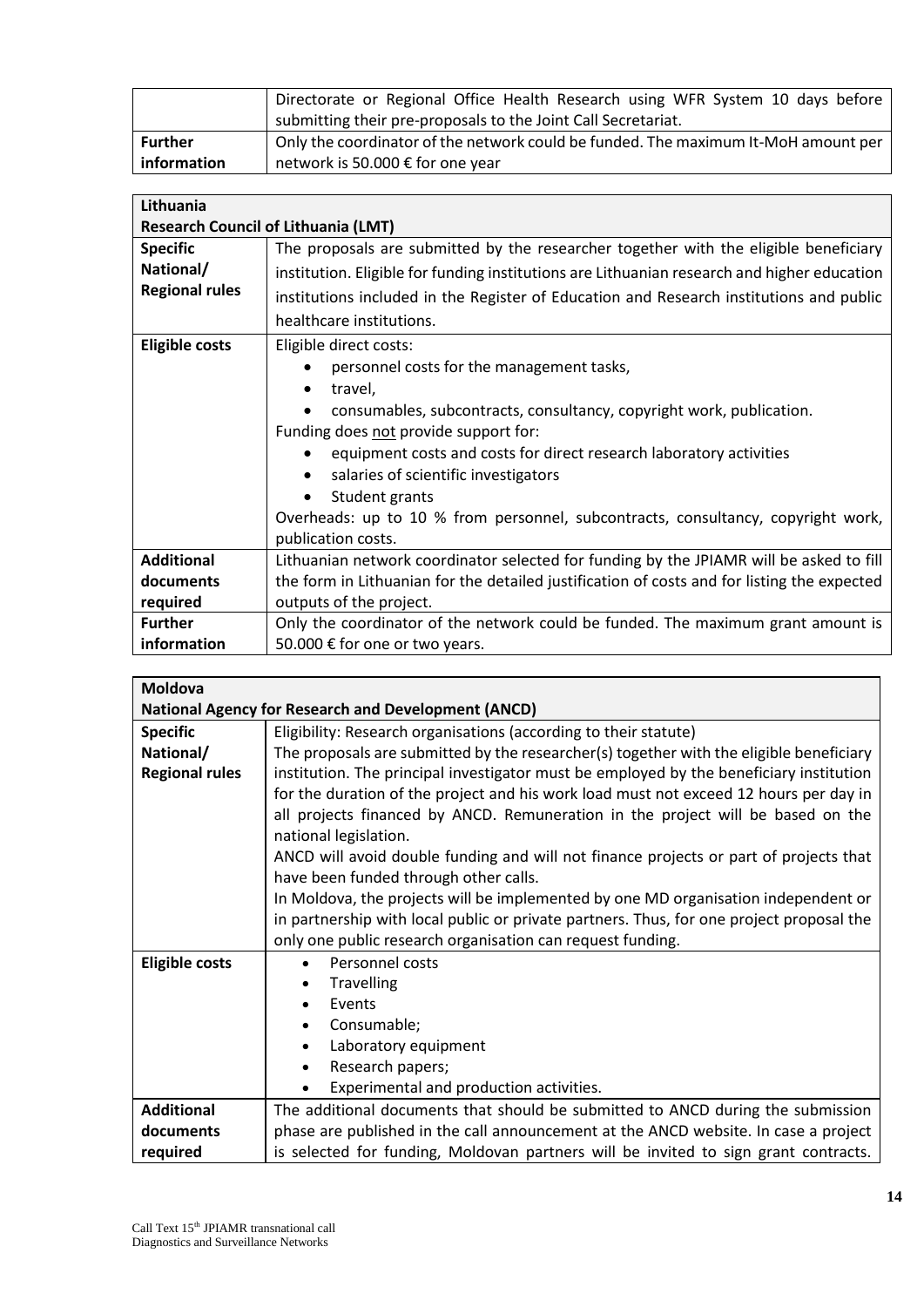|                | Successful MD project partners will have two months from the date they are notified<br>of a positive funding decision to submit the grant contract completed.<br>Reporting<br>In addition to reporting requirements set out in the call document, standard ANCD<br>reporting terms and conditions will apply. MD partners are expected to report on<br>outputs and outcomes on a regular basis. |
|----------------|-------------------------------------------------------------------------------------------------------------------------------------------------------------------------------------------------------------------------------------------------------------------------------------------------------------------------------------------------------------------------------------------------|
| <b>Further</b> | Only the coordinator of one network consortium, that is an research organisation from                                                                                                                                                                                                                                                                                                           |
| information    | Moldova could be funded. The maximum grant amount is $50.000 \in$ for two years.                                                                                                                                                                                                                                                                                                                |

| <b>The Netherlands</b>                                               |                                                                                               |
|----------------------------------------------------------------------|-----------------------------------------------------------------------------------------------|
| Netherlands Organization for Health Research and Development (ZonMw) |                                                                                               |
| <b>Specific</b>                                                      | The following organisations are eligible to receive grant funding:                            |
| National/                                                            | 1. Dutch research organisations as defined in EU state aid legislation. $[1]$                 |
| <b>Regional rules</b>                                                |                                                                                               |
|                                                                      | $^{[1]}$ Framework for state aid for research and development and innovation (2014/C 198/01), |
|                                                                      | Article 15(ee).                                                                               |
| <b>Eligible costs</b>                                                | Costs associated with international network building and collaboration, such as:              |
|                                                                      | travel costs, food and accommodation, insurance                                               |
|                                                                      | joint seminars, courses or workshops                                                          |
|                                                                      | joint publications and other joint information dissemination<br>$\bullet$                     |
|                                                                      | joint conferences.                                                                            |
|                                                                      | The grant may not be used for scholarships, research or salaries for performing               |
|                                                                      | research activities.                                                                          |
|                                                                      | Overhead costs are not eligible.                                                              |
|                                                                      | The ZonMw terms and conditions are applicable. See:                                           |
|                                                                      | https://www.zonmw.nl/nl/subsidies/voorwaarden-en-financien/                                   |
| <b>Additional</b>                                                    | If applicable, the awarded network will need to deliver a Data Management Plan.               |
| documents                                                            | See:                                                                                          |
| required                                                             | https://www.zonmw.nl/en/research-and-results/fair-data-and-data-management/data-              |
|                                                                      | management-in-your-project/#c46954                                                            |
| <b>Further</b>                                                       | There will be a maximum of $\epsilon$ 50.000 for one consortium available.                    |
| information                                                          |                                                                                               |
|                                                                      | In this infographic the process of an international call for Dutch participants is described: |
|                                                                      | https://www.zonmw.nl/fileadmin/zonmw/documenten/Internationaal/Infographic Int                |
|                                                                      | ernational call.pdf                                                                           |

| <b>Norway</b>                        |                                                                                  |
|--------------------------------------|----------------------------------------------------------------------------------|
| The Research Council of Norway (RCN) |                                                                                  |
| <b>Specific</b>                      | See national guidelines for Researcher projects.                                 |
| National/                            |                                                                                  |
| <b>Regional rules</b>                |                                                                                  |
| <b>Eligible costs</b>                | Costs associated with international network building and collaboration, such as: |
|                                      | travel costs, food and accommodation<br>$\bullet$                                |
|                                      | joint seminars, courses or workshops<br>$\bullet$                                |
|                                      | joint publications and other joint information dissemination                     |
|                                      | joint conferences.<br>$\bullet$                                                  |
|                                      | The grant may not be used for scholarships, research or salaries for performing  |
|                                      | research activities.                                                             |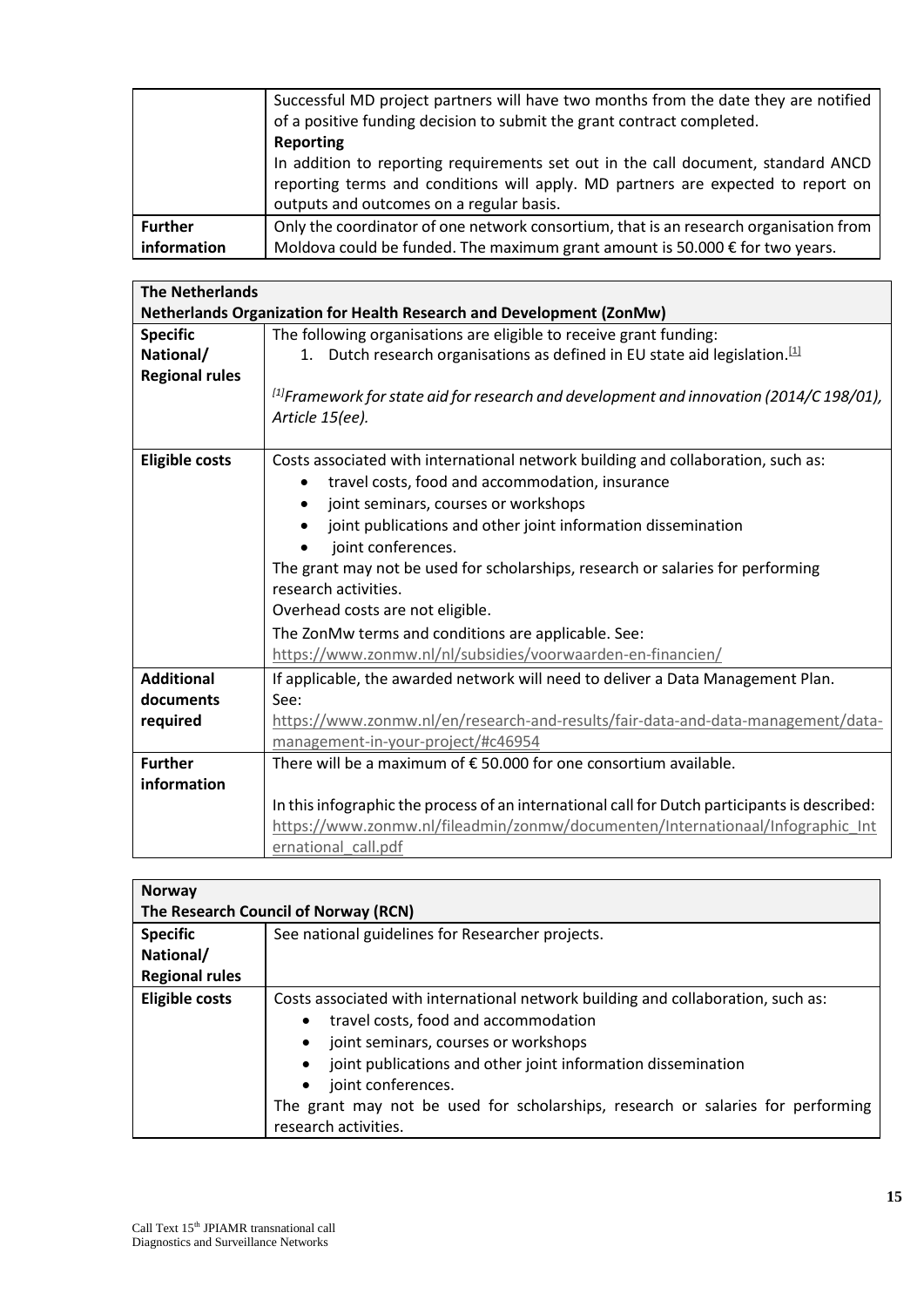| <b>Additional</b> | Norwegian network coordinators selected for funding by the RCN will be asked to |
|-------------------|---------------------------------------------------------------------------------|
| documents         | submit a copy of the Network application using the RCN's application system.    |
| required          |                                                                                 |
| <b>Further</b>    | Only the coordinator of the network will be funded. The maximum grant amount is |
| l information     | 50,000 Euros for one or two years.                                              |

| Spain                                                   |                                                                                          |
|---------------------------------------------------------|------------------------------------------------------------------------------------------|
| <b>National Institute of Health Carlos III (ISCIII)</b> |                                                                                          |
| <b>Specific</b>                                         | In the framework of this call, ISCIII will only fund network coordinators belonging to   |
| National/                                               | eligible institutions: Hospitals, primary health care or public health settings of the   |
| <b>Regional rules</b>                                   | Spanish National Health System, Accredited Health Research Institutes (IIS), and         |
|                                                         | CIBER.                                                                                   |
|                                                         | Applicants interested to apply for funding from ISCIII are encouraged to contact the     |
|                                                         | national contact point to check their eligibility.                                       |
| <b>Eligible costs</b>                                   | See call requirements and the ISCIII funding rules specified in Acción Estratégica en    |
|                                                         | Salud(AES) 2022. ISCIII funding will not provide support for direct research laboratory  |
|                                                         | activities or equipment, salaries of scientific investigators and scholarships.          |
| <b>Additional</b>                                       | Spanish network coordinators selected for funding by the ISCIII will be asked to submit  |
| documents                                               | a copy of the Network application and a national application will be required by ISCIII. |
| required                                                |                                                                                          |
| <b>Further</b>                                          | Only the coordinator of the network from Spain could be funded.                          |
| information                                             | Maximum amount per network: 50 000 € for 12 or 24 months.                                |
|                                                         | Expected number of networks funded by ISCIII through this call: 2                        |

| Sweden                                |                                                                                        |
|---------------------------------------|----------------------------------------------------------------------------------------|
| <b>Swedish Research Council (SRC)</b> |                                                                                        |
| <b>Specific</b>                       | Eligible applicants: Individual researcher holding a PhD. Only researchers at an       |
| National/                             | administrating organisation approved by the Swedish Research Council may apply.        |
| <b>Regional rules</b>                 | Please refer to general applicant eligibility requirements. The applicant may not have |
|                                       | an on-going JPIAMR network grant funded by the Council, at the start of the grant      |
|                                       | period.                                                                                |
| <b>Eligible costs</b>                 | Costs associated with international network building and collaboration, such as:       |
|                                       | travel costs, food and accommodation, insurance                                        |
|                                       | joint seminars, courses, or workshops<br>$\bullet$                                     |
|                                       | joint publications and other joint information dissemination<br>$\bullet$              |
|                                       | joint conferences.                                                                     |
|                                       | The grant may not be used for scholarships, research, or salaries for performing       |
|                                       | research activities.                                                                   |
| <b>Additional</b>                     | Swedish partners/network coordinators selected for funding by the SRC will be asked    |
| documents                             | to submit a copy of the Network application using the Swedish Research Council's       |
| required                              | application system Prisma.                                                             |
| <b>Further</b>                        | Only the coordinator of the network will be funded. The maximum grant amount is SEK    |
| information                           | 500 000 (approx. 50.000 Euros) per Network.                                            |

| The United Kingdom                              |                                                                                      |
|-------------------------------------------------|--------------------------------------------------------------------------------------|
| <b>Medical Research Council UKRI (MRC UKRI)</b> |                                                                                      |
| <b>Specific</b>                                 | Standard MRC eligibility rules apply: please see                                     |
| National/                                       | https://www.ukri.org/councils/mrc/guidance-for-applicants/check-if-you-are-eligible- |
| <b>Regional rules</b>                           | for-funding/ to check if you are eligible for funding.                               |
| <b>Eligible costs</b>                           | Costs associated with international network building and collaboration, such as:     |